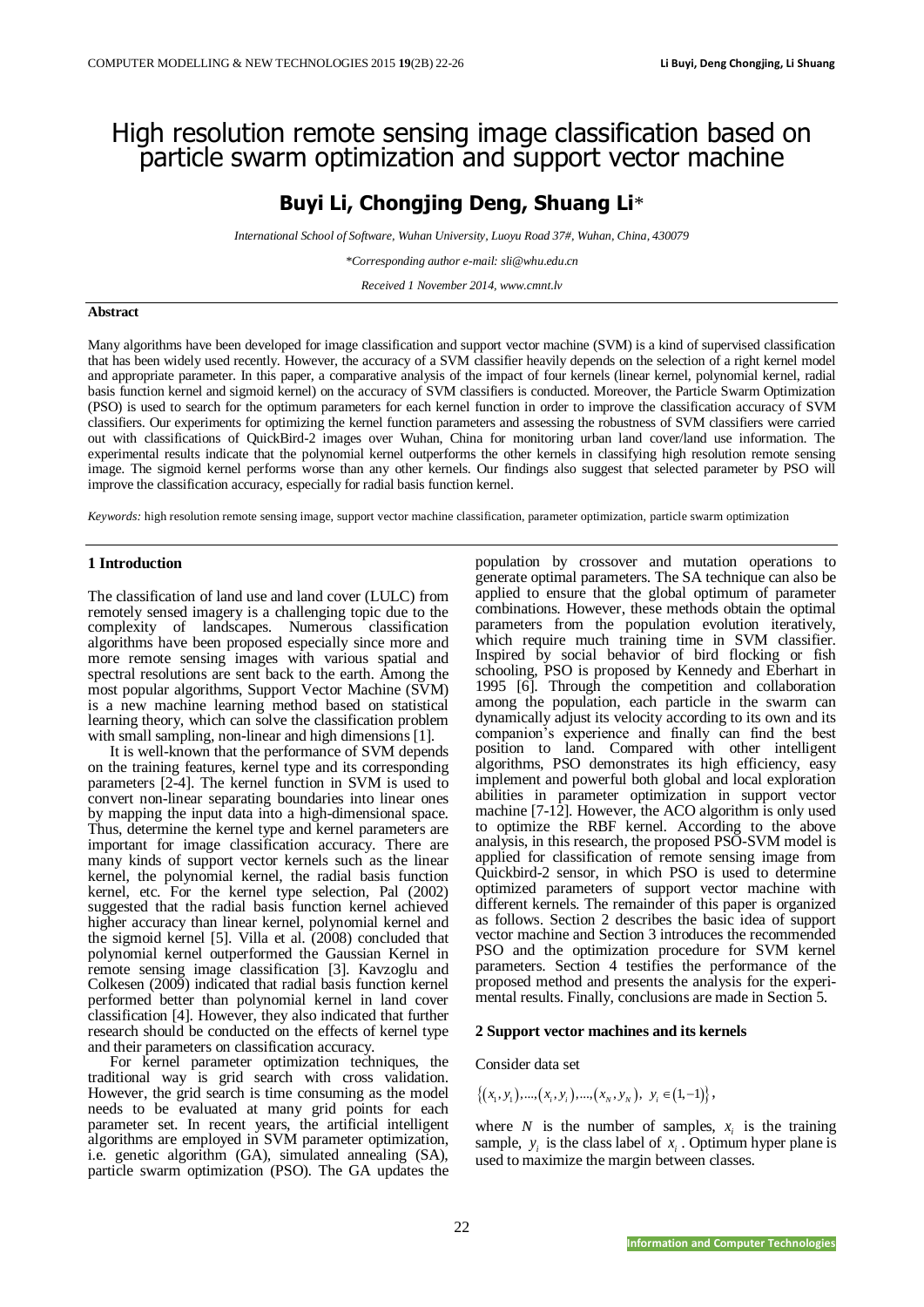The hyper plane is defined as

$$
w \cdot x + b = 0 \tag{1}
$$

where  $x$  is a point lying on the hyper plane,  $w$  determines the orientation of the hyper plane, *b* is the bias that indicates the distance between hyper plane and the origin. For the linearly separable case, the hyper plane is defined as

$$
y_i(w \cdot x_i + b) \ge 1 \tag{2}
$$

As the margin width between both bounding hyperplanes equals to  $2 / (\Vert w \Vert^2)$ , the constraint optimization model of soft margin based SVM is as follows:

$$
\min_{w,b,\xi} \frac{1}{2} w^2 + c \sum_{i=1}^{l} \xi_i
$$
  
s.t.  $y_i ((w \cdot x_i) + b) \ge 1 - \xi_i; \xi_i \ge 0, i = 1, 2, ..., l$  (3)

where  $c$  is the penalty parameter which allows striking a balance between two competing criteria of margin maximization and error minimization, whereas  $\xi$  is the slack variable which indicate the distance of the incorrectly classified points from the optimal hyper plane. The larger the *c* value, the higher the penalty associated to misclassified samples.

To solve non-linear classification tasks, a nonlinear function  $\phi(x)$  is usually employed to map the input space to a higher dimensional feature space. Thus, the input point x can be represented by  $\phi(x)$  in high-dimensional space. The time-consuming computation of  $\phi(x) \cdot \phi(x_i)$  is reduced by using a kernel function  $K(x_i, x_j) = \phi(x_i)^T \phi(x_j)$ . Thus, the classification decision function is defined as:

$$
f(x) = sgn\left(\sum_{i=1}^{N} \alpha_i y_i K(x_i \cdot x) + b\right)
$$
 (4)

where sgn( $\cdot$ ) is the sign function,  $K(\cdot)$  is the kernel function and the magniude of  $\alpha_i$  is Lagrange multiplier. A multiplier exits for each training data instance and data instances corresponding to non-zero  $\alpha_i$  are support vectors.

The typical SVM kernels include linear kernel function, polynomial kernel function, radial basis kernel function and sigmoid kernel function. They are defined as follows:

Linear kernel function

 $K(x, x') = (x, x')$ 

Polynomial kernel function

$$
K(x,x') = (\gamma(x,x') + r)^d, \gamma > 0
$$

Radial basis function

$$
K(x, x') = e^{\gamma \|x - x\|^d}, \gamma > 0
$$

Sigmoid kernel function

$$
K(x, x') = \tanh(\gamma(x, x') + r), \gamma > 0
$$

Generally  $d$  is set to be 2 since the kernel value is related to the Euclidean distance between the two samples [13].  $r$  is set to be 0 [14]. For the linear kernel function, only the penalty parameter  $c$  in SVM is needed for optimization. For the polynomial kernel function, radial basis function and sigmoid kernel function, the parameters  $(c, \gamma)$  should be set properly. *c* is the penalty parameter and  $\gamma$  is related to the kernel width.

#### **3 Parameter optimization by particle swarm intelligent**

In standard PSO algorithm, the particle swarm starts with the random initialization of a population, and each particle in the search space is characterized by two factors: its velocity and position. The velocity and position vectors of the particle  $i(i = 1, 2, ..., n)$  in d-dimensional space can be represented as  $v_i = (v_{i1}, v_{i2}, ..., v_{id})$  and  $x_i = (x_{i1}, x_{i2}, ..., x_{id})$ , respectively. Then, the new velocity and position of particle *i* for the next generation in d-dimensional subspace is calculated as follows:

subspace is calculated as follows:  

$$
v_i(t+1) = \omega v_i(t) + c_i r_1 (p_{best}(t) - x_i(t)) + c_2 r_2 (g_{best}(t) - x_i(t))
$$
(5)

$$
x_i(t+1) = x_i(t) + v_i(t)
$$
 (6)

where  $v_i(t)$  represents the previous velocity and its value is limited in the range of  $\left[-V_{\text{max}}, V_{\text{max}}\right]$ .  $p_{\text{best}}(t)$  is the particle's personal best position obtained so far at *t* -*th* generation and this part encourages the particles to move toward their own best position found so far.  $g_{\text{best}}(t)$  is the global best position obtained so far by all particles and this part always pulls the particles toward the global best particle.  $c_1$  and  $c_2$  are constants known as acceleration coefficients which determine the relative influence of the social and cognition components.  $r_1$  and  $r_2$  are two independent random number uniformly distributed in the range of  $(0, 1)$ .  $\omega$  is the inertia weight that controls the impact of particle's previous velocity on its current generation.

The fitness function is used to guide the direction of search. As the classification accuracy is the object of our study, the recognition rate (RR) is used for fitness function, which is defined as follows:

$$
RR = \frac{n_{correct}}{n_{total}} \times 100\%
$$
\n(7)

where  $n_{\text{correct}}$  is the number of corrected classified samples,  $n_{total}$  is the total number of samples.

#### **4 Experiments and results**

The original image is shown in Figure 1. The image size is 400\*400. The image is classified into seven classes, i.e. water, grass, bare land, blue roof, red roof, road, trees.

In the standard SVM,  $c=2$  and  $g=0.125$ , which is according to the experience. Only the spectral features are used in SVM classification, i.e. Blue, Green, Red and Near-Infrared band. The results of different kernels are shown in figure 2 (a)-(c). The result of the sigmoid kernel is not shown here as it describes only one class the grassland.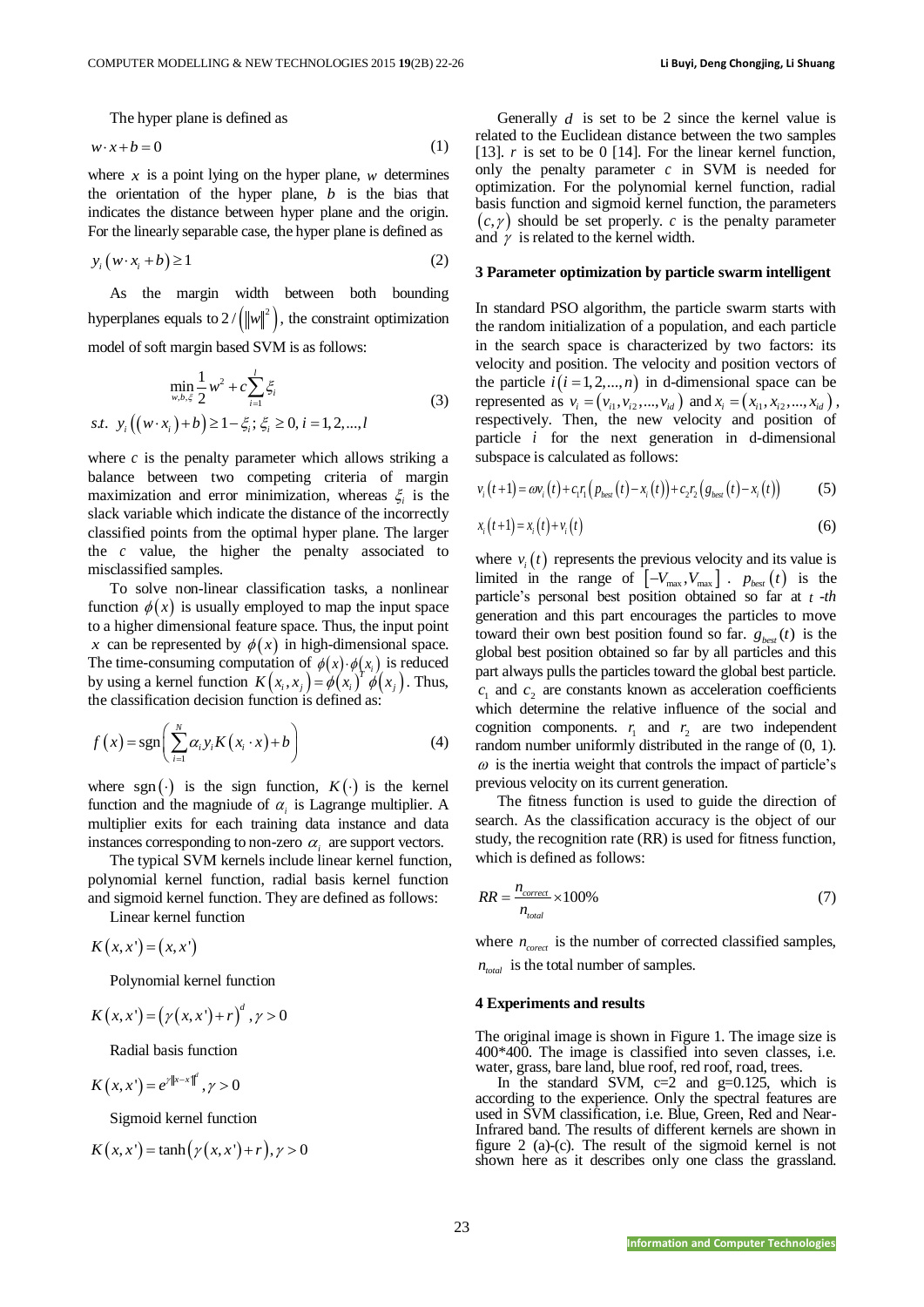From Figure 2(a)-(c), it can be seen that polynomial kernel performs better than linear and RBF kernels. Many bare lands are misclassified into roads in the result of linear kernel SVM classifier. The result of RBF is very bad as most of study area is misclassified into blue roof.

In the PSO-SVM method, the results of different kernels are shown in figure 2 (d)-(f). From figure 2 (d)-(f), it can be seen that less bare soil is misclassified into roads for polynomial kernel. The result of RBF kernel is improved greatly by PSO. The improvement of linear kernel result is not obvious.



FIGURE 1 The original image



FIGURE 2 The classification results of different SVM methods

To further compare the results of different kernels, we compute the Producer's accuracy, user's accuracy, overall accuracy and kappa coefficient for the classified images. The producer's accuracy refers to the probability that a certain land-cover of an area on the ground is classified as such, which is the complementary of omission error. The user's accuracy refers to the probability that a pixel labeled as a certain land-cover class in the map is really this class, which is the complementary of commission error. The producer's accuracy and user's accuracy for any given class typically are not the same. From table1 and table 2, for SVM-Linear, an estimate for the producer's accuracy of bare land is 73%, while the user's accuracy is 79%. As a producer of classification, only 73% of all the bare land as such. As a user, roughly 79% of all the pixels classified as bare land are indeed bare land on the ground. As the producer's and user's accuracy are computed based on the diagonal of confusion matrix, the Kappa coefficient, which is calculated by all the values in the confusion matrix, is used for accuracy assessment. From table 3, it can be seen that, polynomial kernel outperforms other kernels. The PSO-SVM improves the results of SVM. For RBF kernel, the improvement of PSO-SVM is most obvious. The accuracy assessment further demonstrate the proposed PSO-SVM improve the results of classification. The improvements of different kernels by PSO-SVM are different.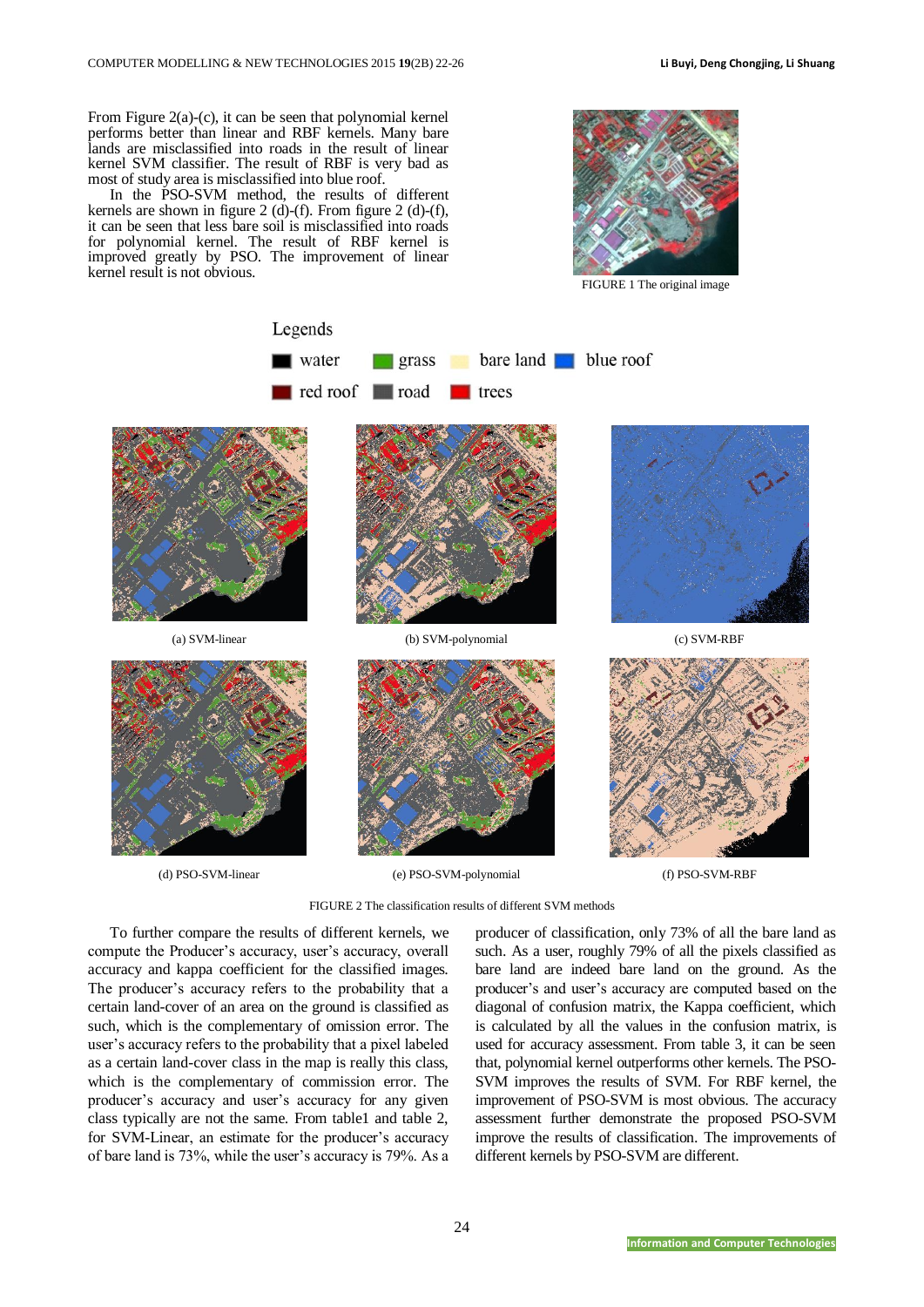|                  | <b>SVM</b> |      |            | <b>PSO-SVM</b> |      |            |  |
|------------------|------------|------|------------|----------------|------|------------|--|
|                  | Linear     | Poly | <b>RBF</b> | Linear         | Polv | <b>RBF</b> |  |
| Water            | 90%        | 92%  | 87%        | 94%            | 95%  | 92%        |  |
| Grassland        | 66%        | 69%  | 14%        | 73%            | 82%  | 19%        |  |
| <b>Bare land</b> | 73%        | 74%  | 9%         | 84%            | 92%  | 99%        |  |
| <b>Blue roof</b> | 62%        | 65%  | 97%        | 75%            | 90%  | 45%        |  |
| Red roof         | 56%        | 59%  | 18%        | 68%            | 82%  | 79%        |  |
| Road             | 92%        | 90%  | 19%        | 90%            | 91%  | 71%        |  |
| <b>Trees</b>     | 68%        | 73%  | 11%        | 66%            | 92%  | 23%        |  |

#### TABLE 1 Producer's accuracy of classified image

TABLE 2 User's accuracy of classified image

|                  | <b>SVM</b> |      |            | <b>APSO-SVM</b> |      |            |
|------------------|------------|------|------------|-----------------|------|------------|
|                  | Linear     | Poly | <b>RBF</b> | Linear          | Poly | <b>RBF</b> |
| Water            | 94%        | 94%  | 98%        | 98%             | 100% | 100%       |
| Grassland        | 83%        | 84%  | 95%        | 96%             | 91%  | 89%        |
| <b>Bare</b> land | 79%        | 84%  | 49%        | 67%             | 73%  | 28%        |
| <b>Blue roof</b> | 97%        | 98%  | 19%        | 100%            | 100% | 93%        |
| Red roof         | 97%        | 97%  | 100%       | 97%             | 98%  | 100%       |
| Road             | 41%        | 42%  | 58%        | 48%             | 78%  | 86%        |
| <b>Trees</b>     | 77%        | 81%  | 88%        | 92%             | 94%  | 88%        |

TABLE 3 Overall accuracy (OA) and kappa coefficient (KC) of classified image

|                  | <b>SVM</b> |      |      | <b>SVM-PSO-MF</b>  |      |              |  |
|------------------|------------|------|------|--------------------|------|--------------|--|
|                  | Linear     | Poly | RBF  | ∟inear             | Poly | <b>RBF</b>   |  |
| UA               | 72%        | 75%  | 36%  | 75%                | 89%  | 61%          |  |
| <b>IZC</b><br>nc | 0.68       | 0.70 | 0.26 | $-$<br><u>v. L</u> | 0.87 | $ -$<br>U.JJ |  |

## **5 Conclusions**

Support vector machines (SVM) are receiving increasing attention in remote sensing applications, such as image classification, land cover/land use change detection and so on. However, SVM is very sensitive to the parameters setting. In this study, a comparative analysis of the impact of four kernels (linear kernel, polynomial kernel, radial basis function kernel and sigmoid kernel) on the accuracy of SVM classifiers is conducted. Moreover, the Particle Swarm Optimization (PSO) is used to search for the optimum parameters for each kernel function in order to improve the classification accuracy of SVM classifiers. The experimental results show that the result of SVM with polynomial kernel is best while the result of sigmoid kernel

#### **References**

- [1] Buciu I, Kotropoulos C, Pitas I 2006 Demonstrating the stability of support vector machines for classification *Signal Processing* **86** 2364-80
- [2] Huang C, Davis L, Townshend J 2002 An assessment of support vector machines for land cover classification *International Journal of Remote Sensing* **23**(4) 725-49
- [3] Villa A, Fauvel M, Chanussot J, Gamba P, Benediktsson J A, Gradient optimization for multiple kernel's parameters in support vector machines classification *Geoscience and Remote Sensing Symposium 7-11 July 2008* IGARSS 2008 IEEE International **4** 224-7
- [4] Kavzoglu T, Colkesen I 2009 A kernel functions analysis for support vector machines for land cover classification *International Journal of Applied Earth Observation and Geoinformation* **11**(5) 352-9
- [5] Pal M 2002 Factors influencing the accuracy of remote sensing classifications: a comparative study *University of Nottingham*
- [6] Kennedy J, Eberhart R 1995 Particle swarm optimization *Proceedings of IEEE international conference on neural networks* 1942-48
- [7] Wu Q, Wu S, Liu J 2010 Hybrid model based on SVM with Gaussian loss function and adaptive Gaussian PSO *Engineering Applications of Artificial Intelligence* **23**(4) 487-94
- [8] Bazi Y, Melgani F 2007 Semisupervised PSO-SVM regression for

is worst. The PSO improves the classification accuracy of RBF kernel most significantly, while the accuracy of linear kernel is not obvious. The PSO-SVM-Poly outperforms other methods. Of course, the experiment is limited. More experiment would be conducted in our future study, especially for feature selection in SVM classifiers.

#### **Acknowledgments**

This research was supported by the Natural Science Foundation of Hubei Province (2013CFB285), the Fundamental Research Funds for the Central Universities, Wuhan University (2042014KF0054) and the State 973 project (2012CB719901) in China.

biophysical parameter estimation *Geoscience and Remote Sensing, IEEE Transactions on* **45**(6) 1887-95

- [9] Mao Y, Xia Z, Yin Z, Sun Y X, Wan Z 2007 Fault diagnosis based on fuzzy support vector machine with parameter tuning and feature selection *Chinese Journal of Chemical Engineering* **15**(2) 233-9
- [10]Huang C L, Dun J F 2008 A distributed PSO–SVM hybrid system with feature selection and parameter optimization *Applied Soft Computing* **8**(4) 1381-91
- [11] Lin S W, Ying K C, Chen S C, Lee Z J 2008 Particle swarm optimization for parameter determination and feature selection of support vector machines *Expert Systems with applications* **35**(4) 1817-24
- [12]Melgani F, Bazi Y 2008 Classification of electrocardiogram signals with support vector machines and particle swarm optimization *Information Technology in Biomedicine IEEE Transactions on* **12**(5) 667-77
- [13]Wu K P, Wang S D 2009 Choosing the kernel parameters for support vector machines by the inter-cluster distance in the feature space *Pattern Recognition* **42**(5) 710-17
- [14]Chang C C, Lin C J 2011 LIBSVM a library for support vector machines *ACM Transactions on Intelligent Systems and Technology (TIST)* **2**(3) 27